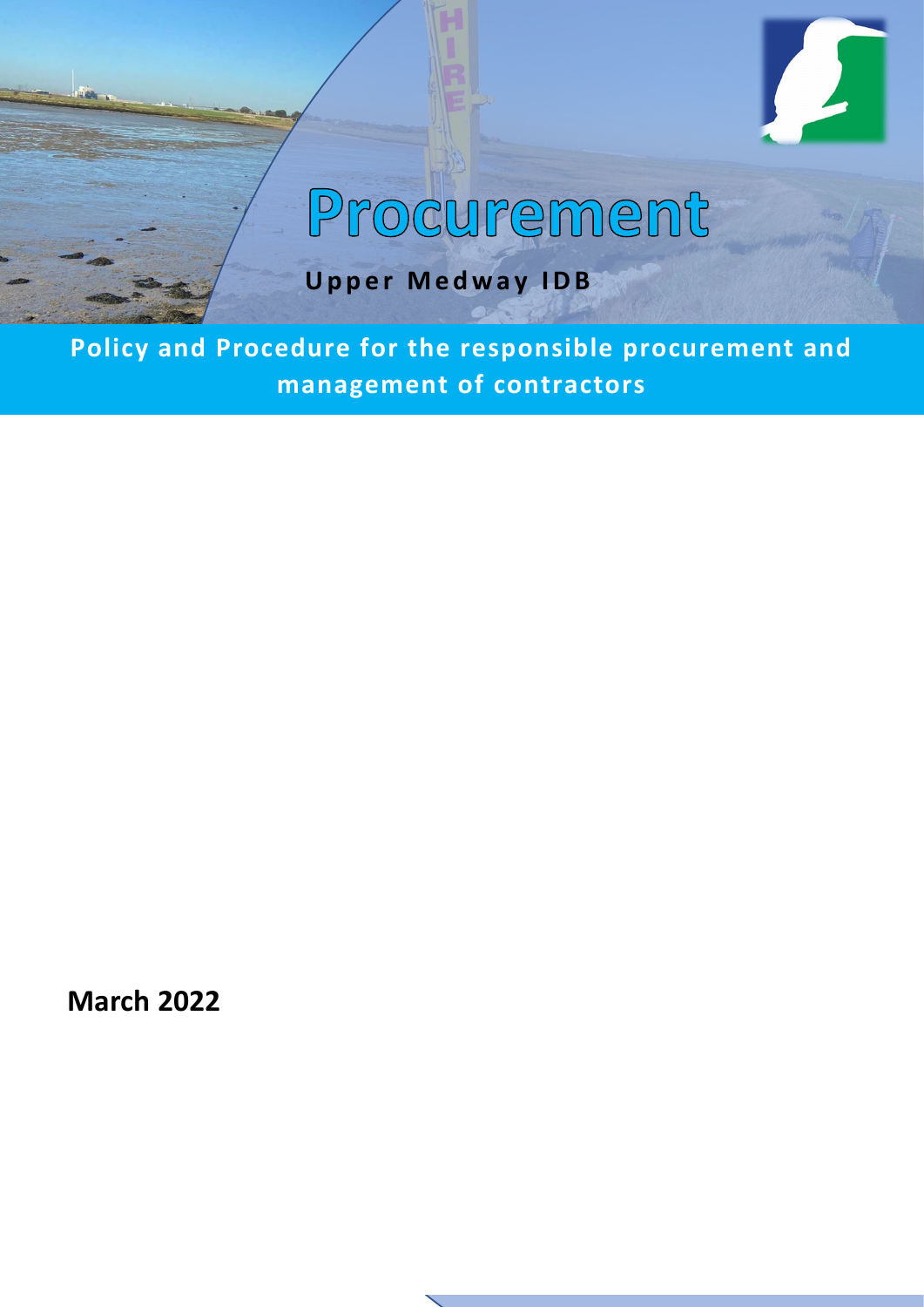#### **THIS DOCUMENT SHOULD BE USED IN CONJUNCTION WITH THE CONTRACTS STANDING ORDERS DOCUMENT.**

## Contractor Procurement

The Upper Medway IDB understand the need for a robust procurement process when selecting contractors to do work on our behalf or with our field teams. The Public Contracts Regulations 2015 set out the need for public bodies to ensure that contracts are in the interest of the public, both in financial and safety terms. This is also extended to the contractor's approach to conservation and the wider environment.

The Board will select contractors that they feel offer the best value for money, although this may not always be the cheapest option, as experience and qualification for specific works will also be considered. The Board will however always assess the suitability of contractors based upon their health and safety processes, and their attitude to biodiversity and biosecurity.

The term 'contractor' applies in the broadest sense to any individual or organisation that enters into an agreement with us to provide services. This could include builders, plumbers, electricians, cleaners etc.

## **Policy**

- Request information from prospective contractors that allows the Board to analyse the health, safety, welfare, and environmental attitudes of the company, to ensure they align with the attitudes and policies of the Board.
- Assess, as far as is reasonably practicable, the competence of contractors prior to finalising contractual agreements.
- Whenever possible, use contractors that are members of a trade association relevant to their work.
- Request health, safety, welfare, and environmental information from the contractor that is relevant to their activities on our sites/premises.
- Carry out reviews of contractor's performance and standards to ensure they remain consistent with the documents provided.
- Select contractors that are deemed, in the eyes of the Board, to be the best value for money option at the time.

# Procedure

- Request quotes from as many contractors as deemed appropriate for the task. Where possible, the prices quoted should be 'all-in' with additions clearly stated ahead of acceptance.
- On receipt of the quote, request health, safety, welfare, and environmental information from the contractor relevant to the task, including relevant insurance documents.
- The Clerk and Works Supervisor will then select the contractor. Should the task be over £10,000 in value, the Clerk will take a recommendation to the relevant Board committee to discuss and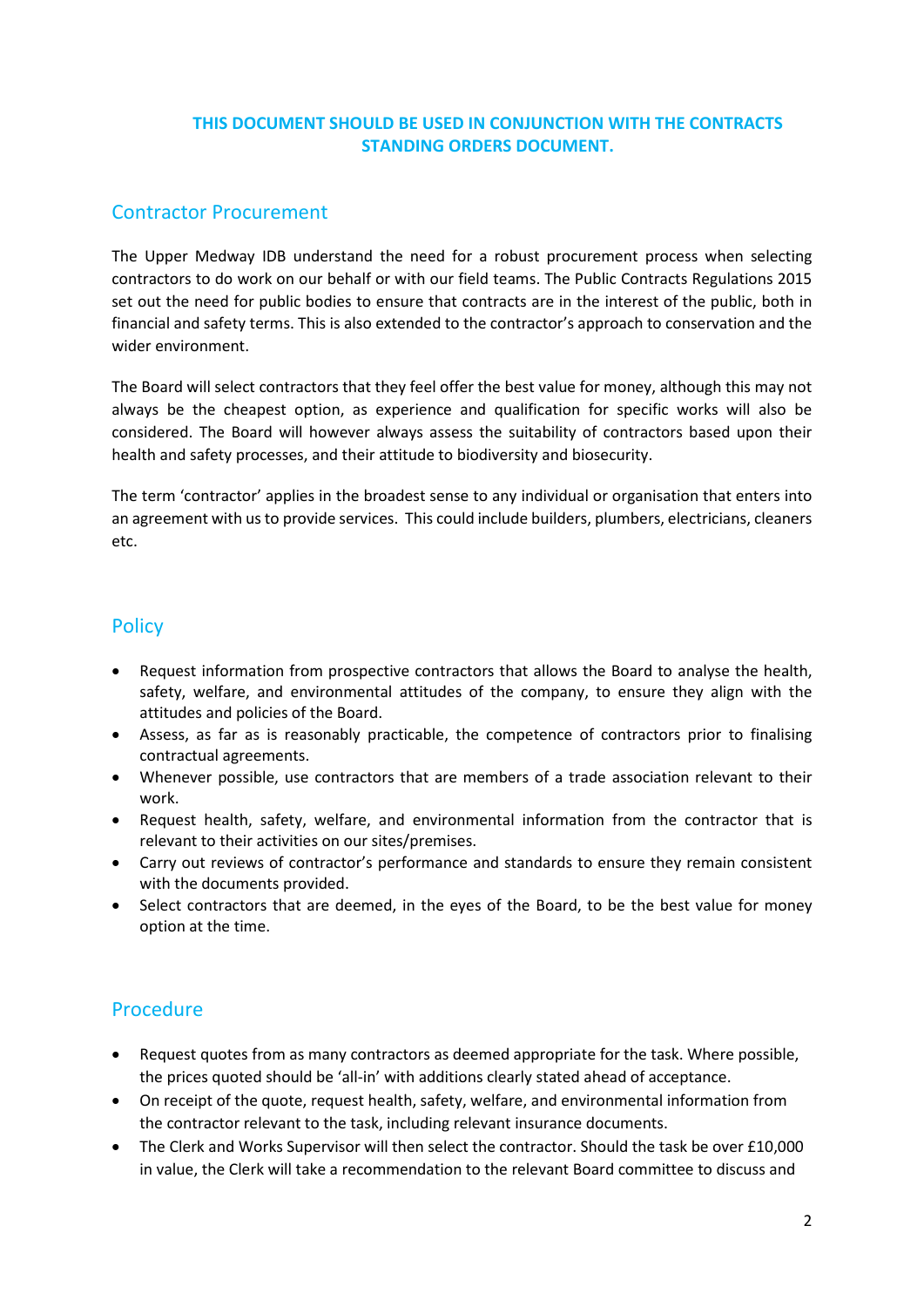make a final decision. For works over £100,00 in value, the Board should be notified, and agreement made within the relevant committee, as per the contracts standing orders.

- Agree a suitable method of works with the contractor including relevant risk assessments, method statements, and permits to work specific to the task.
- Where necessary, implement procedures as per the Construction Design & Management regulations (CDM) 2015. This includes the provision of all elements relevant to the task including, but not limited to, selection of Principal Designer and Contractor as required, appropriate documentation packages, and provision of necessary health, safety, and welfare amendments for the site/premises.
- Where necessary provide documentation and clarification on expectations relating to compliance.
- Provide information on our activities that may present a hazard to contractors and identify activities and actions that must be avoided.
- Agree start and finish dates that are consistent with the Board's environmental policy and restrictive time frames (e.g., bird nesting seasons).

# Before and During the Works

- Ensure appropriate signage is placed.
- Communicate emergency actions including fire, first aid and accident reporting arrangements.
- Define the areas in which the work is to be carried out and any segregation arrangements.
- Define areas that are not accessible to the contractors.
- Agree routes to and from the work sites and welfare facility access, including public access should it be in the vicinity of a highway, path, or driveway.
- Attend any toolbox talks (if required)
- Stop contractors working immediately if their work appears unsafe.
- Report any concerns to a manager/supervisor immediately.
- Carry out regular inspections and where necessary have on-site supervisors.

#### After the Works

- Conduct a debriefing of the works to address any issues or potential issues arising from the works.
- Collect and collate health, safety, welfare, and environmental documentation from the works.
- Submit a report to the Board at the next meeting to ensure awareness of the activity and any amendments that may be required for future works.

Approved by the Board **<Insert Date>**

#### Oliver Pantrey

Clerk

8/3/22